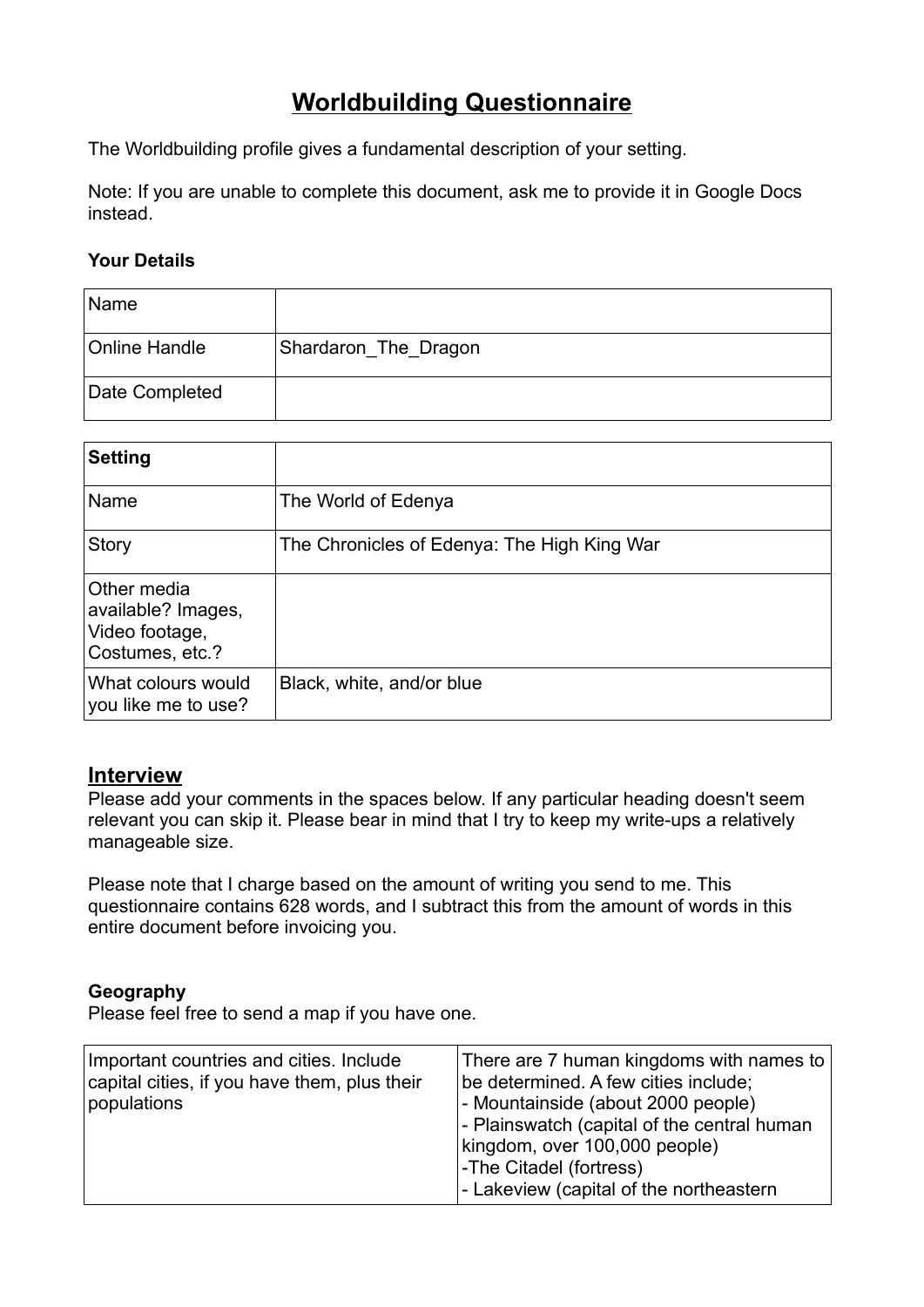|                                                                                                                   | kingdom; over 100,000 people,)<br>- Oceanside (capital of the southern island<br>kingdom, over 100,000 people.)<br>There are five kanaen kingoms with names<br>to be determined. I only have one village<br>currently called South Gate.<br>There is one dragon federation composed<br>of five island states. Some of the cities<br>include;<br>- Dragonhome (southernmost island and<br>national capital, about 6000 dragons, built<br>into the peak of the tallest mountain.)<br>- The Gateway (fortress on the mainland)<br>- Pilgrim's Rest (about 9000 people and<br>dragons and protected by the gateway on<br>the mainland)<br>- Sanctuary (southernmost island, over<br>100,000 people and dragons) |
|-------------------------------------------------------------------------------------------------------------------|-------------------------------------------------------------------------------------------------------------------------------------------------------------------------------------------------------------------------------------------------------------------------------------------------------------------------------------------------------------------------------------------------------------------------------------------------------------------------------------------------------------------------------------------------------------------------------------------------------------------------------------------------------------------------------------------------------------|
| Major landmarks - natural (e.g., volcanoes,<br>lakes etc.) and unnatural (burned out<br>nuclear facilities, etc.) | The continent is shaped roughly like a 'J'<br>laid on its long side with the hook to the<br>west. The Himalayan-sized Frozen Peaks<br>mountain range divides this continent into<br>eastern and western halves. A smaller<br>mountain range, the Foothills, parallels<br>them on the western side.<br>I haven't given much thought to the eastern<br>half of the continent besides there being a<br>large desert near the Frozen Peaks and the<br>gryphons live somewhere on the eastern<br>half of the continent.                                                                                                                                                                                          |
|                                                                                                                   | The western half and the 'hook' of the 'J' is<br>further divided roughly into northern and<br>southern regions by an as-of-yet-unnamed<br>mountain range. Where the mountains go<br>into the western sea there is a peninsula<br>and countless craggy sea stacks.                                                                                                                                                                                                                                                                                                                                                                                                                                           |
|                                                                                                                   | Starting with the Kanaen territories in the<br>north, there is the large Gulf of Sorrows with<br>the Ghost Islands on their eastern side and<br>just north of the Frozen Peaks. There is a<br>large peninsula in the northwest that juts out<br>into the western sea.                                                                                                                                                                                                                                                                                                                                                                                                                                       |
|                                                                                                                   | The human territories in the southern region                                                                                                                                                                                                                                                                                                                                                                                                                                                                                                                                                                                                                                                                |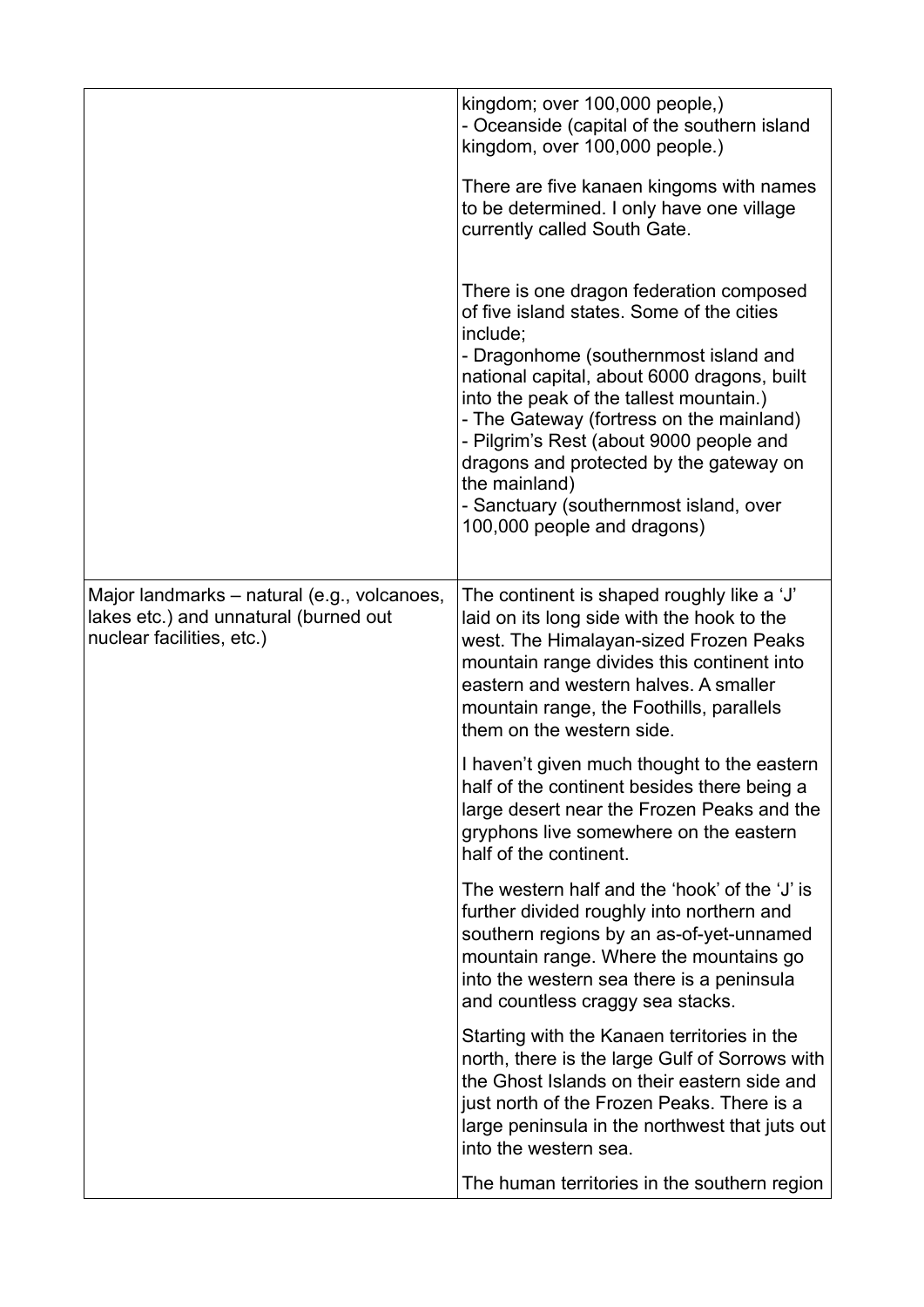|                                                     | contain a Great Lake in the northeast. A<br>large river runs southwest to the southern<br>ocean. There is an archipelago in the south<br>west that holds a human kingdom.<br>The dragons live on an archipelago,<br>composed of five main islands and<br>countless smaller ones, south of the Frozen<br>Peaks out in the southern sea and there are<br>countless smaller islands amongst them.                                                                                                                                                                                                                                   |
|-----------------------------------------------------|----------------------------------------------------------------------------------------------------------------------------------------------------------------------------------------------------------------------------------------------------------------------------------------------------------------------------------------------------------------------------------------------------------------------------------------------------------------------------------------------------------------------------------------------------------------------------------------------------------------------------------|
|                                                     | The islands are composed of steep<br>mountains/volcanoes. The southernmost<br>island is the largest and has three<br>mountains in the shape of an inverted<br>triangle. There is a large bay between the<br>two northern mountains/volcanoes.                                                                                                                                                                                                                                                                                                                                                                                    |
| Oceans and major rivers                             | The southern sea is called the Turquoise<br>Sea. The western sea is called The Endless<br>Sea. A mighty river flows out of the Great<br>Lake and runs south and west through<br>several kingdoms as it makes its way to the<br>Turquoise Sea. There is a second mighty<br>river that runs between the Foothills and the<br>Frozen Peaks. It actually runs both north<br>and south going into the Gulf of Sorrows<br>and the Turquoise Sea.                                                                                                                                                                                       |
| Where is your story based (if there is a<br>focus)? | The southern tip of the Frozen Peaks and<br>Foothills, by the Turquoise Sea.                                                                                                                                                                                                                                                                                                                                                                                                                                                                                                                                                     |
| Climate in each of the important areas              | I imagine the kanaen territories are much<br>like Canada; cold and harsh interior, more<br>mild and temperate coastal areas, and the<br>far north in almost perpetual winter.                                                                                                                                                                                                                                                                                                                                                                                                                                                    |
|                                                     | The human kingdoms are much like the<br>United States and have a wide variety of<br>climates. The western coast is like<br>Washington through California with mild and<br>temperate weather and plenty of rain or<br>snow. The Frozen Peaks and the Foothills<br>are like the Sierra Nevadas, alpine and<br>quite cold. In fact the Frozen Peaks get their<br>name because their peaks reach such a<br>height as to be perpetually covered in snow.<br>The center- to eastern-north have cold,<br>even severely cold, winters and hot and<br>humid summers. The center- to eastern-<br>south have mild winters and hot and humid |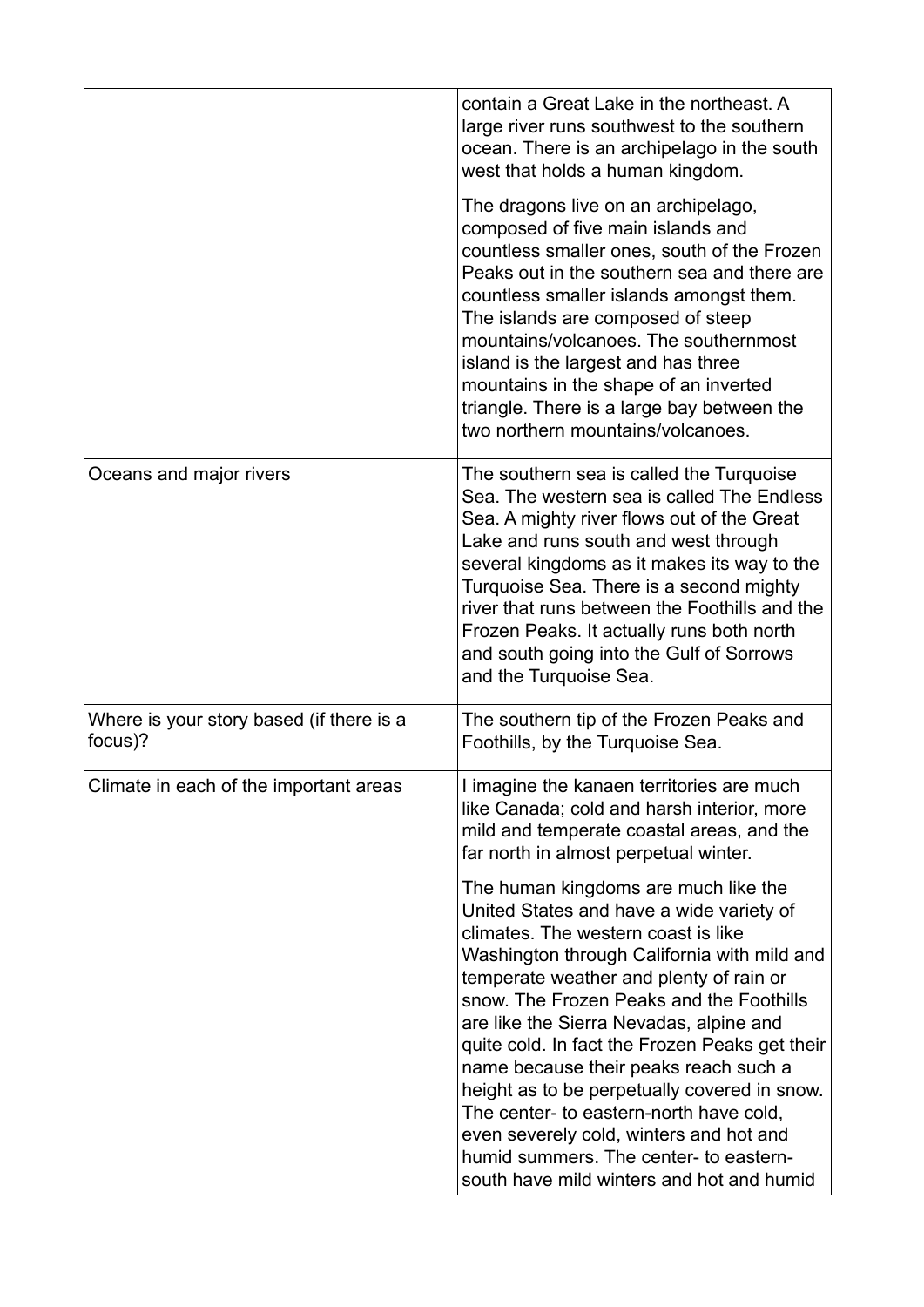|                                                   | summers.                                                                                         |
|---------------------------------------------------|--------------------------------------------------------------------------------------------------|
|                                                   | The dragon's archipelago is tropical with<br>mild winters and summers and plenty of<br>rainfall. |
| Any other details you feel you need to<br>include | N/A                                                                                              |
|                                                   |                                                                                                  |

## **Ecosystem**

Tell me about the plant and animal life in your world.

| <b>Plant life</b>                                                                                                | Same/equivalent as Earth's.                                               |
|------------------------------------------------------------------------------------------------------------------|---------------------------------------------------------------------------|
| Dominant species (if any)                                                                                        | Humans, kanaens, dragons, and gryphons                                    |
| Predators (if applicable. You may need to<br>make the distinction of apex predators and<br>lower-rung predators) | Same/equivalent as earth's with the addition<br>of wyverns and sea wyrms. |
| Prey animals (if any)                                                                                            | Same/equivalent as Earth's                                                |
| Specialist species (if any don't fall into the<br>power dynamic of 'predator/prey)                               | N/A                                                                       |
| Common species (is there a lot of any<br>particular species?)                                                    | N/A                                                                       |
| Ocean life                                                                                                       | Same/equivalent as Earth's                                                |
| Major viruses and bacterial diseases                                                                             | Same/equivalent as Earth's; common cold,<br>flu, plague, etc.             |
| <b>Artificial life</b>                                                                                           | N/A                                                                       |
| Any other information you think I need to<br>know                                                                | N/A                                                                       |

### **History**

Tell me the 'life story' of the world you have created.

| Populations of major areas (in the current<br>$ $ day, and at times in the past that are<br>relevant. Also let me know when major<br>cities were founded) | N/A                                                            |
|-----------------------------------------------------------------------------------------------------------------------------------------------------------|----------------------------------------------------------------|
| Major wars                                                                                                                                                | (as of yet unnamed dragon's) Rebellion<br>(late 4000s, global) |
|                                                                                                                                                           | (A Revolutionary/Civil War in one of the                       |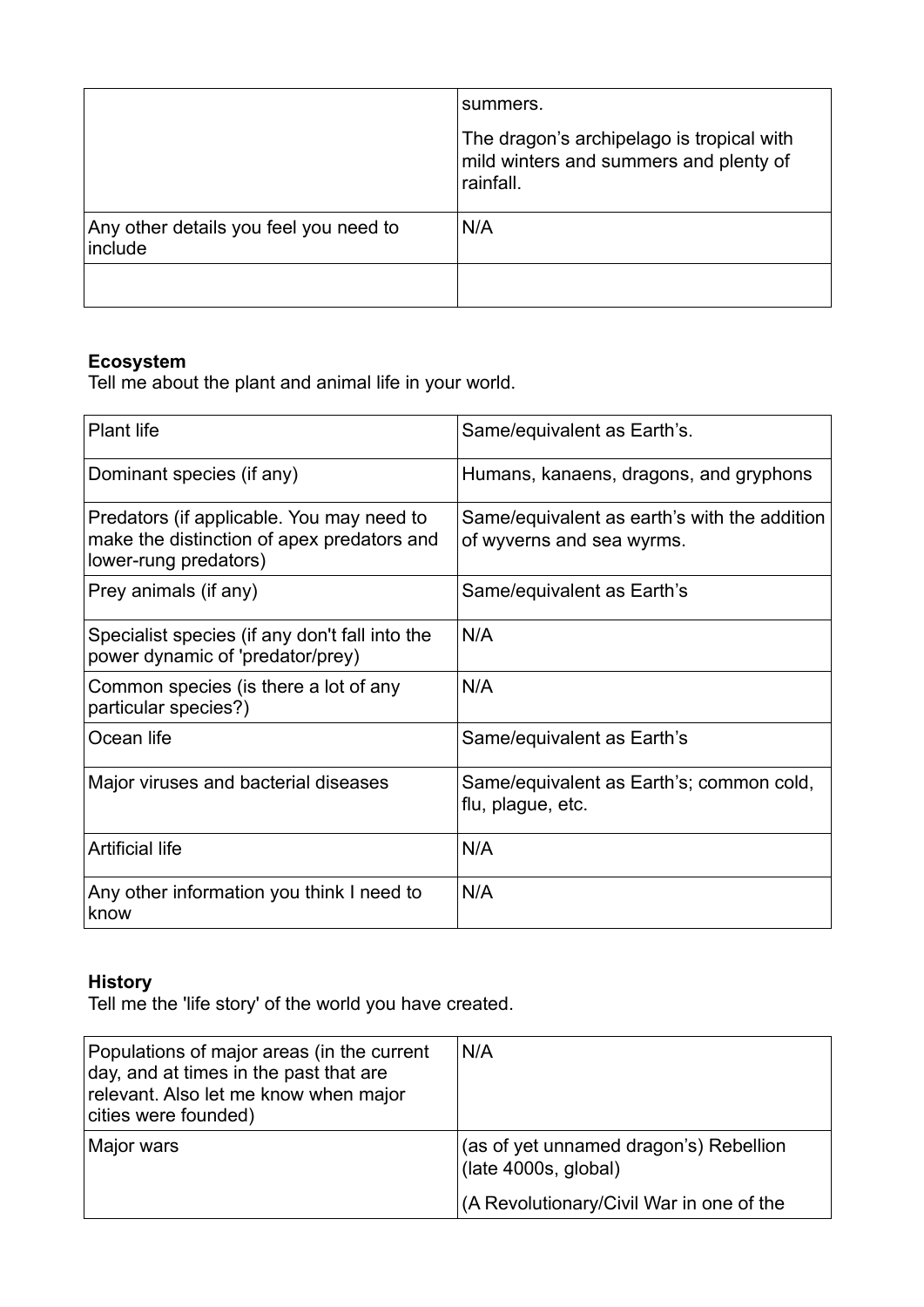|                                                   | Kanaen territories mid-5100s, Kanaen)                |
|---------------------------------------------------|------------------------------------------------------|
|                                                   | The High King's War (mid-5200s,<br>Dragon/Human)     |
|                                                   | (as of yet unnamed near-nuclear war 6012,<br>Kanaen) |
|                                                   | And more                                             |
| Any other information you think I need to<br>know | N/A                                                  |

## **Culture**

Tell me about the lifestyles of the peoples in the world you have created.

| What foods do people like to eat (and are<br>there any rules about this, ie., are only the<br>nobility allowed to eat meat)? | I figure the finer details vary from country to<br>country.                                                                                                                                                                           |
|------------------------------------------------------------------------------------------------------------------------------|---------------------------------------------------------------------------------------------------------------------------------------------------------------------------------------------------------------------------------------|
|                                                                                                                              | The kanaens in the north rely more on<br>fishing and hunting/ranching but have some<br>farming for the vegetables and grains that<br>can survive the colder climates.                                                                 |
|                                                                                                                              | The humans enjoy fishing along the coasts<br>and large rivers/lakes as well as hunting<br>and ranching. They have fruits and<br>vegetables throughout most of their<br>territories.                                                   |
|                                                                                                                              | The dragons are omnivores and have plenty<br>of fruits and vegetables. Hunting and<br>ranching are limited on their islands but<br>fishing more than makes up the difference<br>for meat.                                             |
| What is your peoples' art like?                                                                                              |                                                                                                                                                                                                                                       |
| What languages do your peoples speak?                                                                                        | The humans speak various European<br>languages or fictional versions of them. The<br>kanaens speak various Native American<br>languages or fictional versions of them. The<br>dragons speak a Russianesque known as<br>Dragon Tongue. |
| Do your peoples form into groups, and what<br>groups are these (e.g., families, businesses,<br>etc.) Tell me about these.    | The smallest group would be the family and<br>then the local community.                                                                                                                                                               |
| How do different races, gender etc.,<br>manage differences in culture?                                                       |                                                                                                                                                                                                                                       |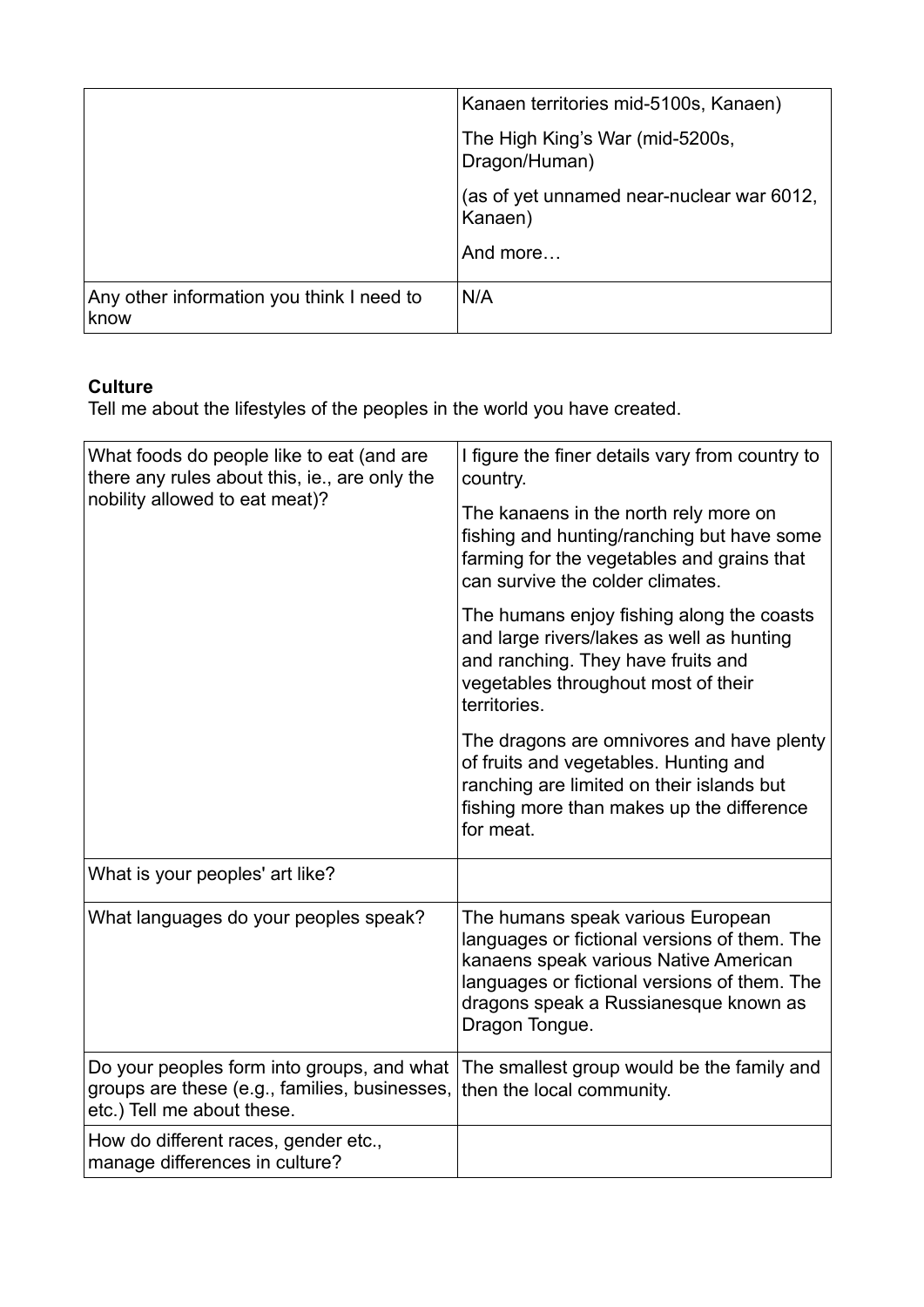| Any other information you think I need to<br>  know |  |
|-----------------------------------------------------|--|
|                                                     |  |

### **Politics**

Tell me the current state of the world you have created.

| Alliances between countries and/or cities                        | The Endlish have either conquered or are<br>allied with the three southern kingdoms on<br>the mainland.                                                                                                                                        |
|------------------------------------------------------------------|------------------------------------------------------------------------------------------------------------------------------------------------------------------------------------------------------------------------------------------------|
| Alliances between different species                              | Vikkers and their nearest kanaen neighbors<br>are friendly. The Dalkish and the dragons<br>are friendly but the Dalkish are currently<br>under the control of the Endlish who have<br>banned such friendliness and aid towards<br>the dragons. |
| Religions                                                        | The Ways of Weya (dominant,) other<br>smaller mono- and polytheistic religions and<br>a form of atheism/humanism                                                                                                                               |
| Who determines and enforces the law?<br>Who is their government? |                                                                                                                                                                                                                                                |
| Anything else you think I need to know                           |                                                                                                                                                                                                                                                |

### **Economy**

How does the world you have created go about its business?

| Major businesses and organisations (e.g.,<br>Google, Walmart, MI5, SETI, Illuminati-style<br>secret organisations, etc.) | Varies; lumber and mining are big industries<br>along the mountains. Fishing along the<br>coasts. Farming and ranching towards the<br>centers and coasts. Hunting throughout.<br>Then you have the various trades that<br>spring up from those; smithing and jewelers<br>with mines, furniture with lumber, leather<br>and furs with hunting, |
|--------------------------------------------------------------------------------------------------------------------------|-----------------------------------------------------------------------------------------------------------------------------------------------------------------------------------------------------------------------------------------------------------------------------------------------------------------------------------------------|
| Major business                                                                                                           |                                                                                                                                                                                                                                                                                                                                               |
| Quality of education (and who is it available<br>to?                                                                     | Basic but there are universities.                                                                                                                                                                                                                                                                                                             |
| Quality of medical technology (and who is it<br>available to)?                                                           | Primitive I suppose. Though there are the<br>rare magic casters who are invaluable as<br>healers.                                                                                                                                                                                                                                             |
| Quality of building construction technology                                                                              | <b>IDK</b>                                                                                                                                                                                                                                                                                                                                    |